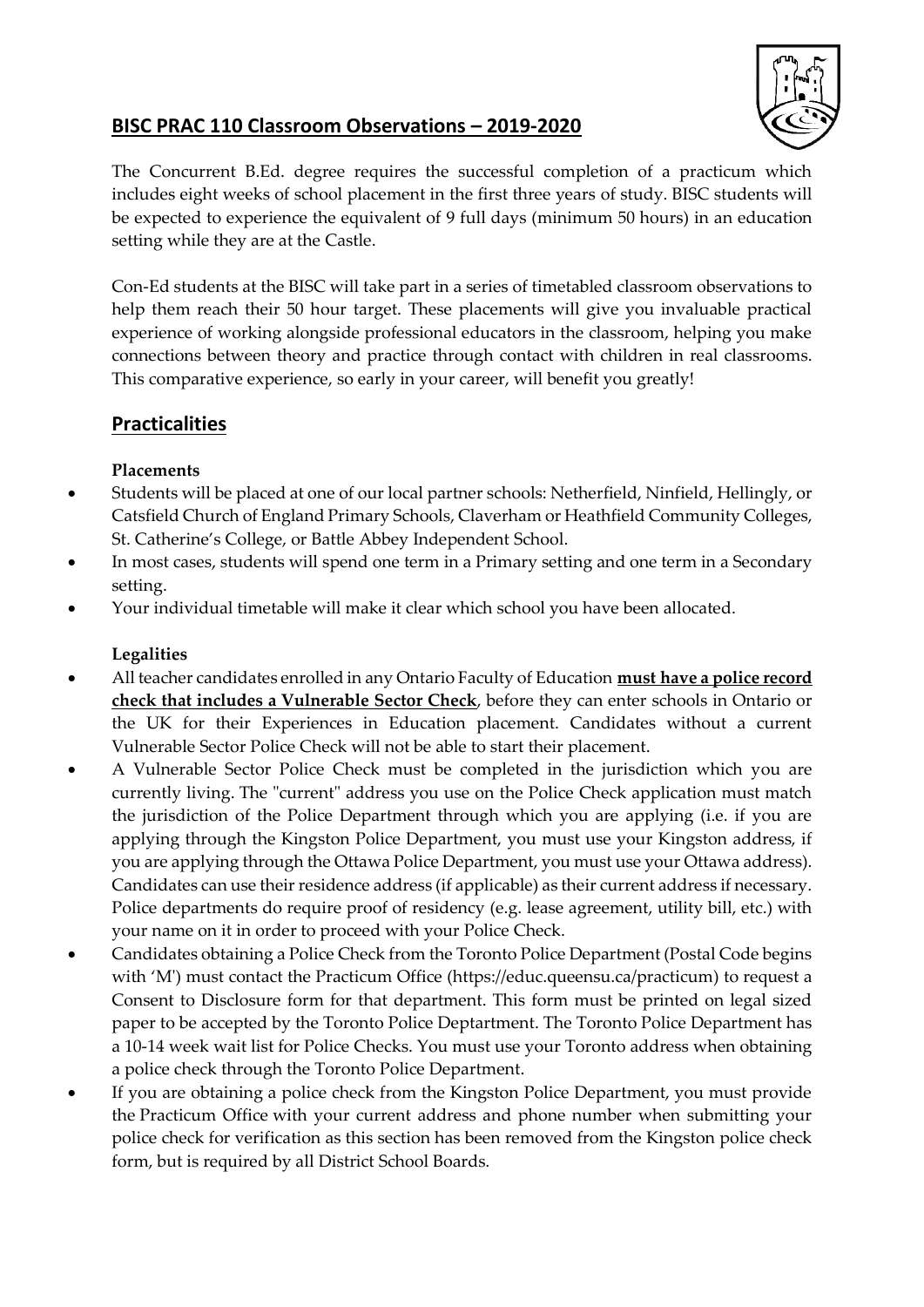- All candidates must show their **original** Vulnerable Sector Police Check to the Sharon Jakeman in the BISC Admin Office for verification prior to starting the Practicum placement.
- Concurrent candidates completing the first year of the program at Herstmonceux Castle must either bring in person or, scan and email their Vulnerable Sector police check to the Practicum Office on Queen's main campus prior to leaving for the Castle.
- Please be aware of the nomenclature, process, and timelines involved in police record and vulnerable sector checks. They may vary from municipality to municipality or country to country.
	- o **Please note that BISC partner schools require this documentation for child protection reasons. Failure to acquire the necessary check may seriously impact your PRAC experience at the BISC.**

#### **Timings**

• Practicum visits will take place during the first two scheduled lectures on Wednesday mornings on the following dates in the Fall term:

Week 1 Wed 11th September – includes Host School Orientation Week 2 Wed 18th September Week 3 Wed 25th September Week 4 Wed 2nd October Week 5 Wed 9th October Week 6 Wed 16th October (BISC Mid Term Trip & Schools Half Term Holiday) Week 9 Wed 6th November Week 10 Wed 13th November Week 11 Wed 20th November Week 12 Wed 27th November

• Con-Ed students will be permitted to enter the dining hall for breakfast at the earlier time of 7:30am on these Wednesdays. (Strictly Con-Ed students only please.)

#### **Transport**

- Transport to and from all schools will be provided by taxi or BISC minibuses.
- Departure times from Castle reception will be confirmed nearer the time.
- Pick up from your respective schools will be also be confirmed nearer the time. You will be returned to the BISC by approximately 11:20am in time for the third lecture session of the day.
- Students will not be chaperoned on these trips, so you will be personally responsible for making the return transport on time, or risk returning to the Castle at your own expense.

#### **Attendance**

- Student signatures will be recorded on an attendance sheet by the taxi/minibus drivers prior to departure from the Castle.
- In the case of illness, students are required to contact their placement schools by phone, and to email Sharon Jakeman in BISC Admin to report their absence.
- Students are responsible for making their own arrangements and covering transportation costs to make up PRAC hours missed due to illness. These hours must be logged separately on an extra hours form and returned to Sharon Jakeman in BISC Admin.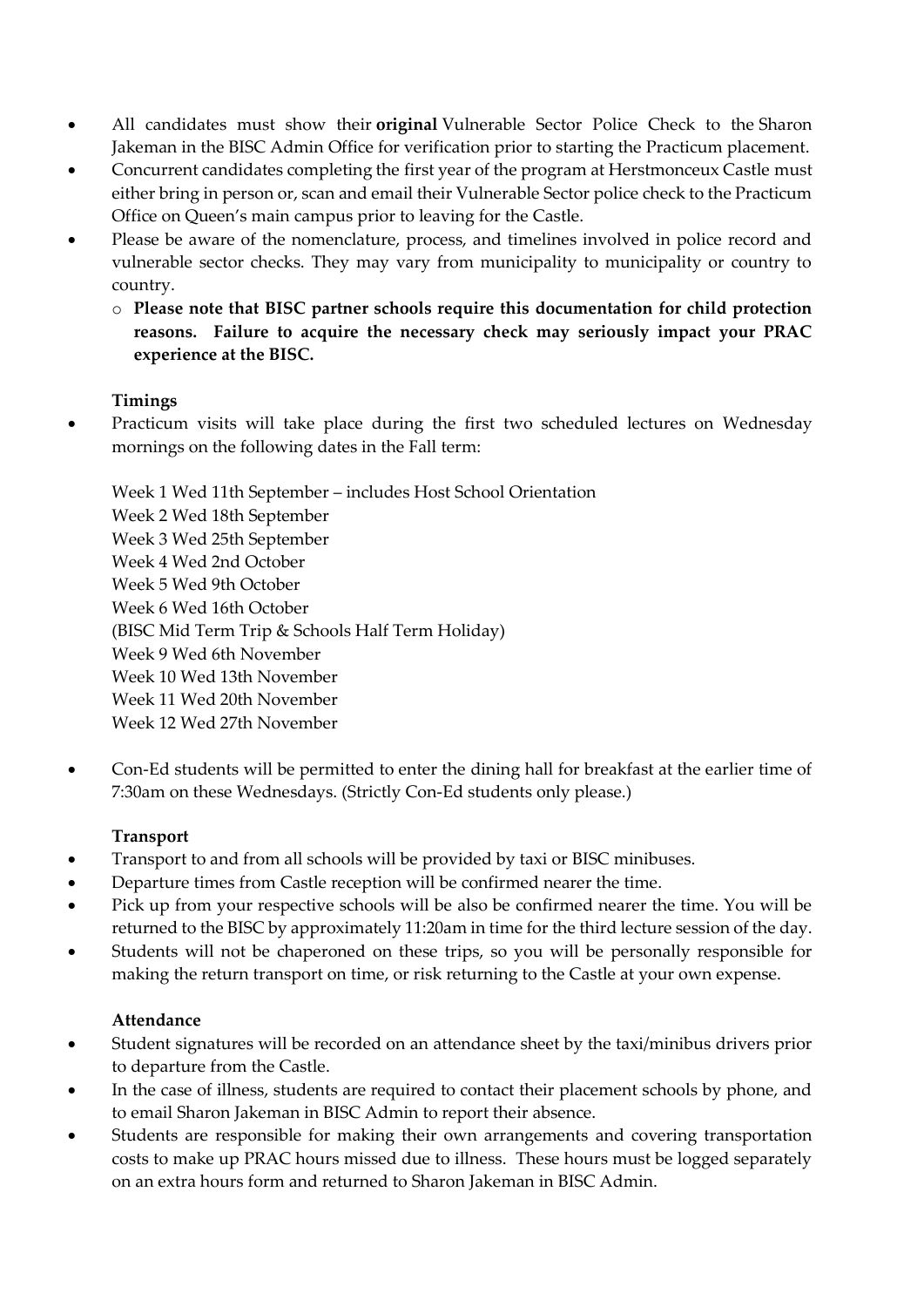### **Dress Code**

• Your host school will most likely insist on a business dress code – note that staff in UK schools dress more formally than you may have experienced in North America. Avoid wearing caps or toques indoors, and be mindful when packing that blue jeans and trainers are generally not acceptable. Please respect the wishes of your individual placement school and ask if you are unsure about guidelines.

## **Practicum Expectations**

- Your host schools will assign you a teacher, who you will shadow in pairs or alone, for the duration of each visit.
- Host teachers have been asked to set aside a few minutes each visit to outline the lesson plan and give brief feedback on any observations that you have made afterwards. Be aware that this may not always be possible due to time constraints. Please use your discretion if the teacher seems very busy.
- You are to observe and assist the classroom teacher in class, one-on-one with children (eg. hearing readers), or in small group situations with pupils, as required.
- Your host teachers may encourage occasional movement between classes, as BISC students are expected to gain experience of observing students of varying ages and abilities.
- You should never be left unattended in the presence of pupils.
- At the end of each observation term, the student is expected to obtain the signature of their host teacher on their Year 1 Progress Report. (i.e. the last day of the placement.)
- Students who have Fridays free of ELOs are encouraged to arrange to spend the occasional day with their host schools, assisting for an entire school day should they wish, accruing additional hours towards their minimum 50 hour target. Please arrange this with your school in advance. An extra hours form needs to be completed and signed by your host to ensure these hours are recorded.
- The BISC also encourages its students to approach staff to enquire about possible volunteering opportunities at their host schools, such as offering assistance with after-school clubs.
- Transport for independent observations is to be arranged privately and at the students' own expense.

# **Paperwork**

- Copies of your Progress Reports and a record of placement hours accrued will be passed to Queen's Con-Ed Department for review.
- Students are encouraged to keep a copy of weekly Reflections and/or lesson plans for discussion in PROF 110/220 classes.

#### **Academic Accommodations**

If you require accommodations relating to a physical, mental or learning disability, you need to register with Queen's Student Accessibility Services (QSAS) on main campus. Because we want to ensure you are able to take full advantage of your placement, it is important that we have this information as soon possible. Please register on the QSAS website (https://www.queensu.ca/studentwellness/accessibility-services/how-register-0) now and submit the requested documents. Do not wait until you have selected your courses to start the process. Accommodations can only be granted through a Queen's Letter of Accommodation.